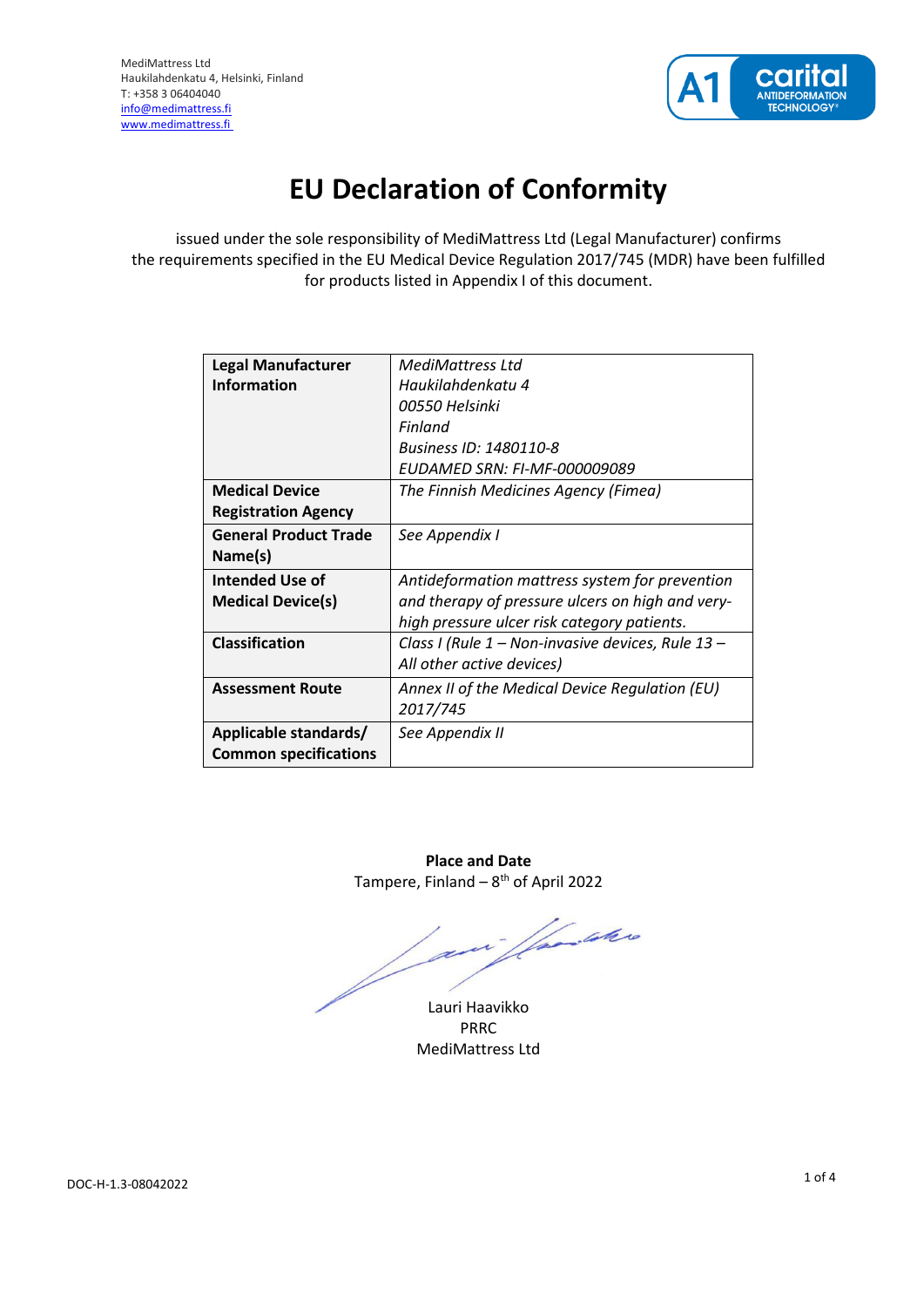

#### **Appendix I – Product Listing**

### **Parent products:**

| <b>Trade Name</b> | <b>Manufacturer REF</b> | <b>Basic UDI-DI (GMN)</b> | <b>EMDN Code</b> |
|-------------------|-------------------------|---------------------------|------------------|
| Optima7080        | OP7                     | 6429810591OP7D8           | V080701          |
| Optima8590        | OP <sub>8</sub>         | 6429810591OP8DA           | V080701          |
| OptimaEZ          | EZ1                     | 6429810591EZ1C8           | V080701          |
| OptimaEZ420       | EZ4                     | 6429810591EZ4CE           | V080701          |
| OptimaAMP         | <b>OPA</b>              | 6429810591OPADS           | V080701          |
| OptimaBario       | <b>OPB</b>              | 6429810591OPBDU           | V080701          |
| OptimaHBO         | <b>OPH</b>              | 6429810591OPHE8           | V080701          |
| <b>NeoICU</b>     | <b>NEI</b>              | 6429810591NEID4           | V080701          |
| <b>NeolW</b>      | <b>NEW</b>              | 6429810591NEWDY           | V080701          |
| OptimaCot         | OPC                     | 6429810591OPCDW           | V080701          |
| OptimaJuve        | <b>OPJ</b>              | 6429810591OPJEC           | V080701          |
| Opera I           | OP <sub>1</sub>         | 6429810591OP1CU           | V080701          |
| Opera II          | OP <sub>2</sub>         | 6429810591OP2CW           | V080701          |

## **With compatible accessories:**

| <b>Trade Name</b> | <b>Manufacturer REF</b> | <b>Basic UDI-DI (GMN)</b> | <b>EMDN Code</b> |
|-------------------|-------------------------|---------------------------|------------------|
| Matra             | 70MAT                   | 642981059170MATW7         | UO780            |
| MediEva           | 70EVA                   | 642981059170EVAVQ         | V9099            |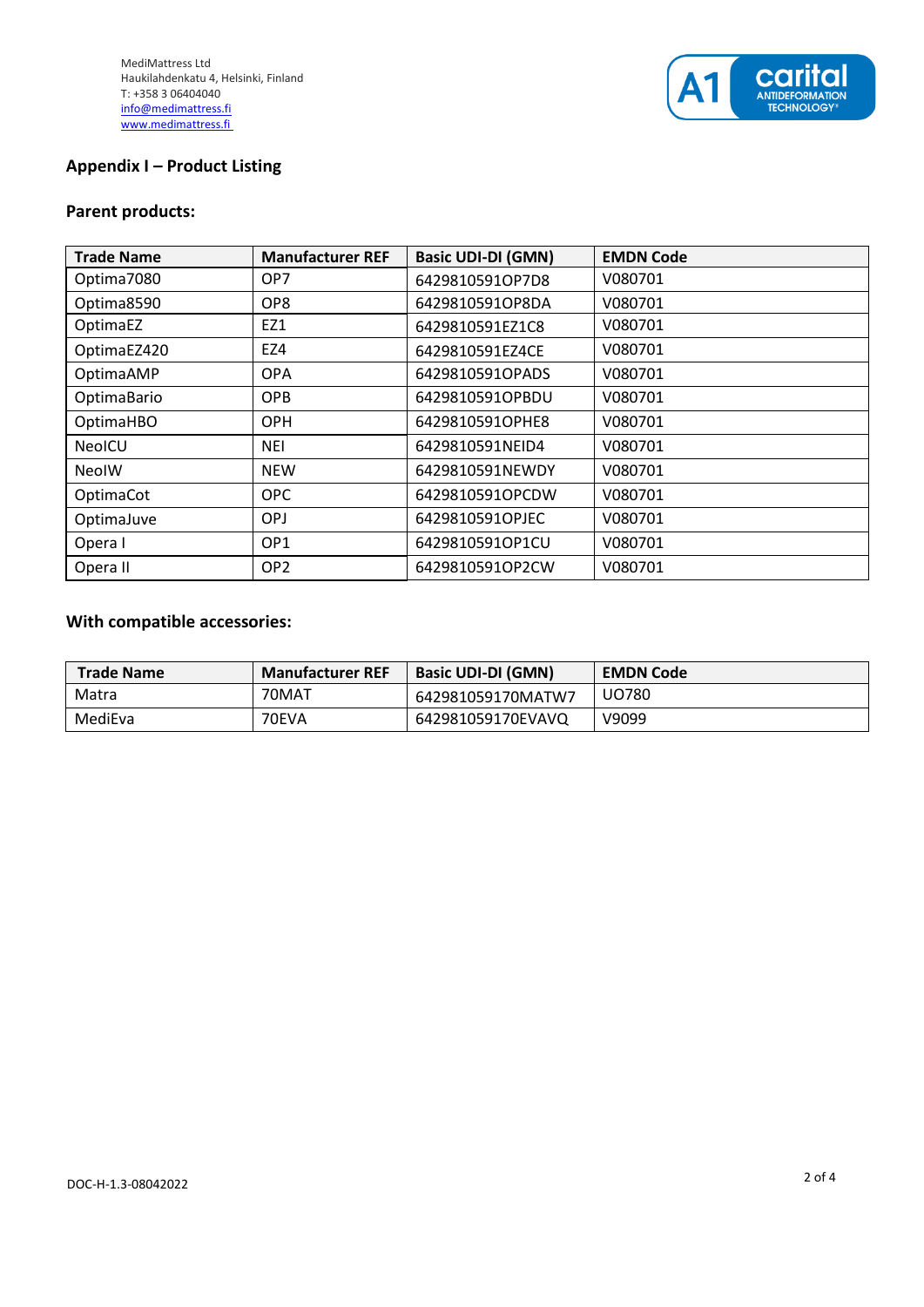

# **Appendix II – Applicable Standards**

Following standards are used to fulfil the beforementioned requirements (MDR):

| <b>Standard/Document Name</b> | <b>Description</b>                                                                 |
|-------------------------------|------------------------------------------------------------------------------------|
| EN ISO 13485:2016             | Medical devices - Quality management systems                                       |
| EN ISO 14971:2019             | Medical devices - Application of risk management to medical devices                |
| IEC 60601-1:2005 & IEC        | Medical electrical equipment - Part 1: General requirements for safety and         |
| 60601-1:2005/AMD1:2012        | essential performance                                                              |
| excl. subclause 11.7          |                                                                                    |
| IEC 60601-1-2:2014            | Medical electrical equipment - Part 1-2: General requirements for basic safety     |
|                               | and essential performance - Collateral Standard: Electromagnetic disturbances -    |
|                               | Requirements and tests                                                             |
| IEC 60601-1-6:2010 & IEC      | Medical electrical equipment - Part 1-6: General requirements for basic safety     |
| 60601-1-6:2010/AMD1:2013      | and essential performance - Collateral standard: Usability                         |
| IEC 60601-1-11:2015           | Medical electrical equipment - Part 1-11: General requirements for basic safety    |
|                               | and essential performance - Collateral Standard: Requirements for medical          |
|                               | electrical equipment and medical electrical systems used in the home healthcare    |
|                               | environment                                                                        |
| IEC 62304:2006 & IEC          | Medical Device - Software Life Cycle Processes                                     |
| 62304:2006/AMD1:2015          |                                                                                    |
| IEC 62366:2007 & IEC          | Medical devices - Part 1: Application of usability engineering to medical devices  |
| 62366:2007/AMD1:2014          |                                                                                    |
| ISO 10993-1:2018              | Biological Evaluation of medical devices - Part 1: Evaluation and testing within a |
|                               | risk management process (Reference 9)                                              |
| EN 12182:2012                 | Assistive products for persons with disability - General requirements and test     |
|                               | methods                                                                            |
| EN ISO 15223-1:2020           | Medical devices - Symbols to be used with medical device labels, labelling and     |
|                               | information to be supplied - Part 1: General requirements                          |
| EN ISO 3758:2012              | Textiles - Care labelling code using symbols                                       |
| IEC 60601-2-52:2009           | Medical electrical equipment - Part 2-52: Particular requirements for the basic    |
| subclause 201.9.101           | safety and essential performance of medical beds (requirements concerning          |
|                               | patient safety and mattress height)                                                |